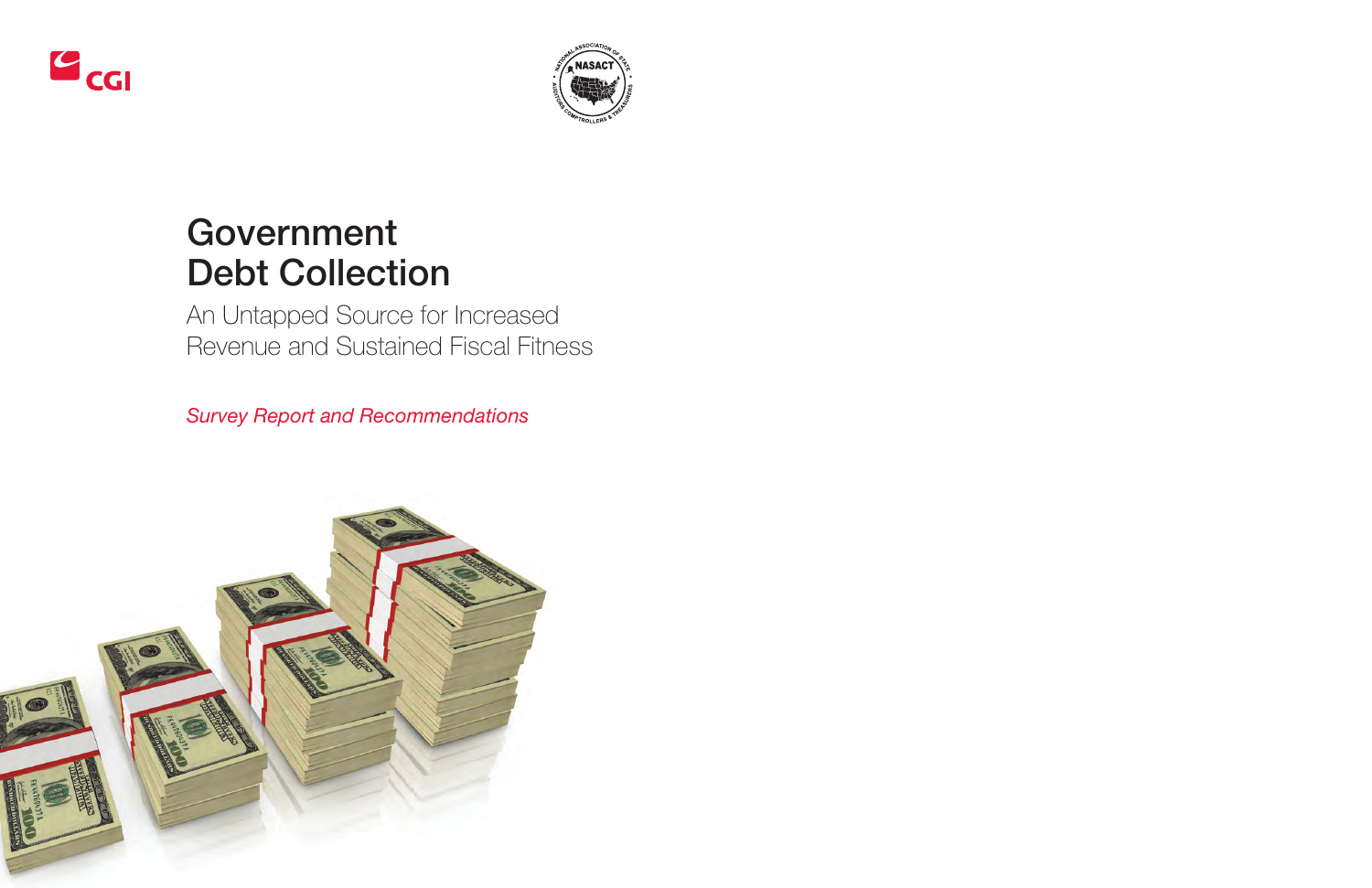This survey shows that a number of states are considering expansion of their delinquent debt collection programs to increase revenue from their accounts receivable as part of a balanced program for getting into, and staying in, fiscal shape.

## **Overview**

State budget shortfalls, which are estimated to be as much \$260 billion for 2011 and 2012, are a harsh reality across the country. States are addressing these fiscal challenges to a large extent by cutting spending and services, raising taxes, tapping reserves, and monetizing assets.

In addition to these drastic measures, this survey shows that a number of states are considering expansion of their delinquent debt collection programs to increase revenue from their accounts receivable as part of a balanced program for getting into, and staying in, fiscal shape. Depending on current conditions in a state, enhancing collection tools and capabilities would likely increase revenues by scores of millions of dollars each year. In addition, we have observed that states with comprehensive collection practices are able to increase voluntary compliance when the public feels the State is serious about collection activities.

We thank the 21 NASACT members who participated in this survey for their time, candid assessments, and insightful responses. We hope they and their fellow NASACT members and other government practitioners will benefit from this shared body of knowledge as they seek effective ways to raise needed revenue for their states.

## **CONTENTS**

The National Association of State Auditors, Comptrollers and Treasurers (NASACT) and CGI, a leading information technology and business process services firm, conducted this survey to identify the strategies, practices, and initiatives states are using to enhance their debt collection capabilities. Our research objectives were to:

- Determine whether states are including collections initiatives as part of the revenue shortfall solution
- Document and understand the current state of debt management strategies and practices
- Identify successful innovations that can be leveraged to increase revenue
- Share our findings with NASACT members, other practitioners, and policy makers.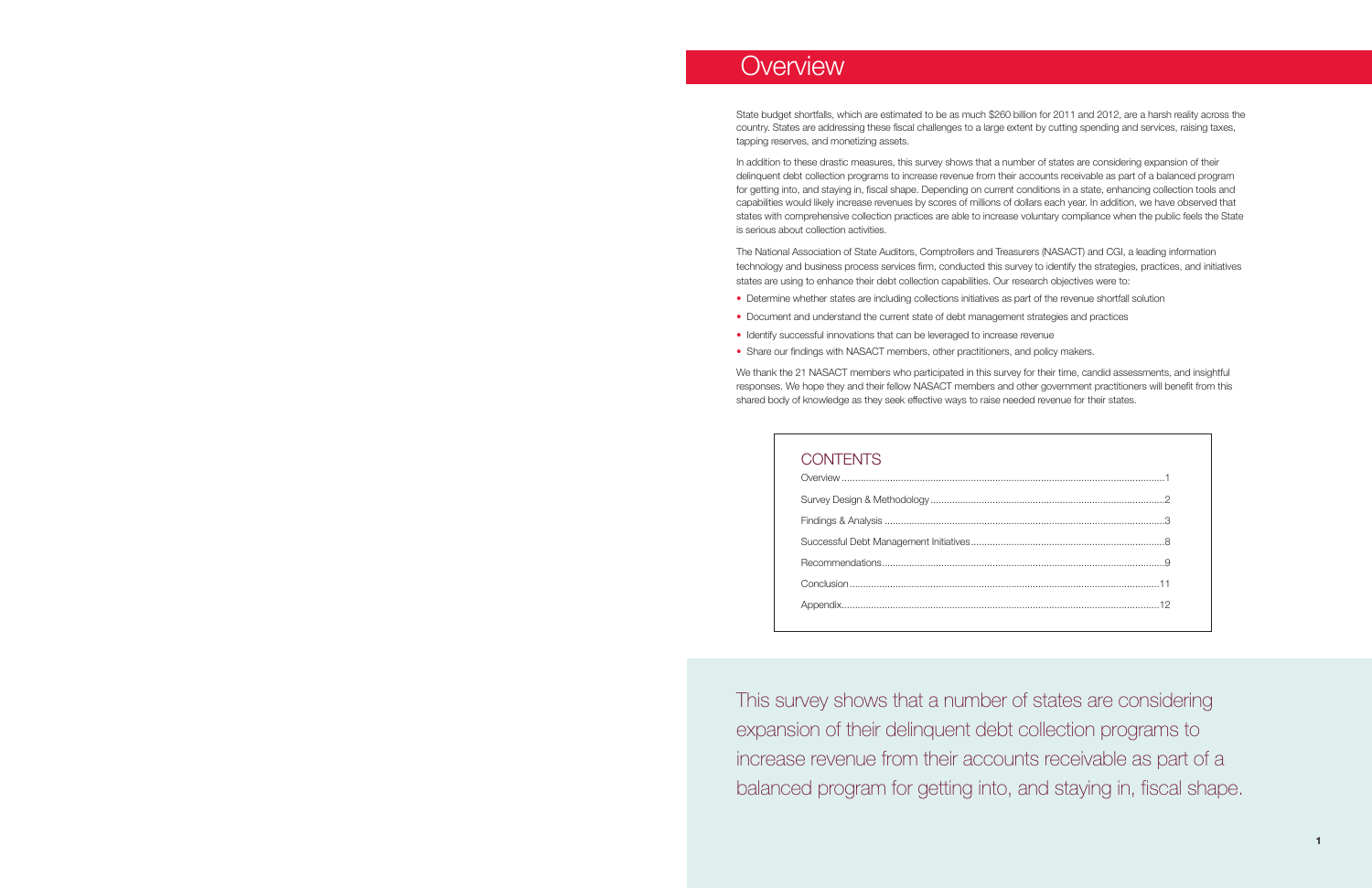## Findings and Analysis

## Strategies and Practices: How Debts Are Managed Today

Survey respondents currently are using many varied approaches for the collection of government debt. Programs are managed by individual state agencies, private collection agencies (PCAs), or a combination. All respondents use PCAs to a degree, but none are using them as their primary resource. Generally, the business process is managed by individual state agencies, and then cases are turned over to PCAs after some collection activity by the government as a final recourse. Only 17 percent of respondents are using a centralized collection approach. Of these, some jurisdictions are only centralizing to act as a clearinghouse for PCAs, while a few others are using the State revenue agency for centralizing collections.

The fact that 83 percent of respondents are managing receivables in a decentralized manner is significant as there was a high correlation in the survey results between how debts are managed and the overall effectiveness of collection operations. Based on our experience, decentralized collection operations (outside of tax agencies) tend to receive less focus, are funded at sub-optimal levels, and are limited in their ability to pursue significant opportunities for improvement. At the macro level, most of these organizations do not view delinquent collections as part of their core mission, further hindering opportunities to generate increased collections from existing receivables.

### **Figure 2: Primary Business Model for Managing Debt**



## Survey Design and Methodology

This survey was conducted between March and May 2010. An invitation to participate was sent to all NASACT members, and the 21 respondents represent a diverse range (Figure 1).

#### **Figure 1: Profile of Survey Participants**

### Survey Framework

Based on nearly three decades of experience in helping governments enhance their debt collection tools and practices to enable them to generate increased revenue, CGI has developed a proven framework for benchmarking operations to identify significant opportunities for improvement. With that experience, we designed the survey to meet NASACT's goal to gain a broad understanding of current state environments for collecting delinquent debts (e.g. court fines, hospital fees, motor vehicle fees, student loans, transportation fines, taxes, unemployment insurance, and university fees). The survey also was based on CGI's deep knowledge of best practices and successful initiatives in debt collection.

Our survey's 23 multiple-choice and open-ended questions (see Appendix) focused on:

- Current business models and processes used by states
- Use of automation and support technologies and tools
- Authority to initiate involuntary collection actions
- Program effectiveness and evaluation criteria
- Perceived constraints
- Opportunities for improvement.

| <b>Budget</b> | $>$ \$50B                                                        | \$30B-\$50B                                                          | \$10B-\$30B                                                                                                | $<$ \$10B                                                                                           |
|---------------|------------------------------------------------------------------|----------------------------------------------------------------------|------------------------------------------------------------------------------------------------------------|-----------------------------------------------------------------------------------------------------|
| <b>State</b>  | California<br><b>Illinois</b><br><b>New York</b><br><b>Texas</b> | Georgia<br><b>Massachusetts</b><br><b>North Carolina</b><br>Virginia | Colorado<br>Kentucky<br><b>Missouri</b><br>Oregon<br><b>South Carolina</b><br>Utah<br><b>West Virginia</b> | Idaho<br><b>Maine</b><br><b>Montana</b><br><b>Nebraska</b><br><b>Nevada</b><br><b>New Hampshire</b> |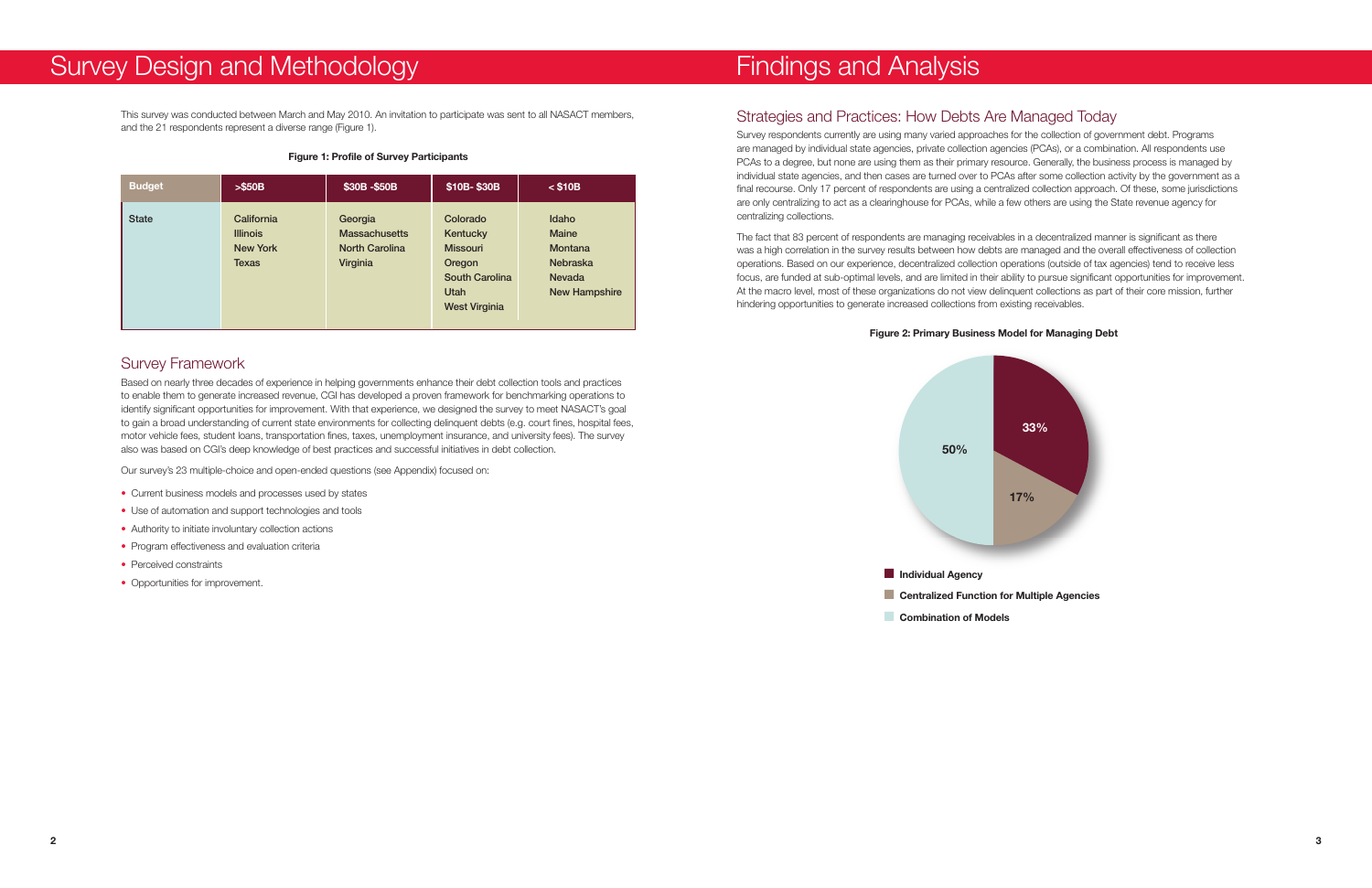#### Collection Strategy Effectiveness

Figure 4 represents a rank-ordered list of what survey respondents indicated were the most effective debt collection strategies. The most commonly reported effective strategy was the use of offsets, which can include tax refunds (state and federal), vendor payments, or the withholding of future services. While respondents also noted that the issuance of liens, bank levies, and wage garnishment were effective, these strategies were used relatively infrequently. With a few notable exceptions, respondents' current collection case management tools did not appear to provide for the automation of these actions.

#### **Figure 4: Most Effective Strategies for Debt Collection**

- **1. Offsetting state and federal tax refunds**
- **2. Liens, levies, garnishments, and license holds (if available) 3. Automated notices and correspondence**
- 
- **4. Centralized collections**
- **5. Better use of private collection agencies 6. Automated collection software**
- **7. Electronic payments**
- **8. Imposition of penalties and interest**
- 
- **9. Increased staffing**

## Opportunities for Improvement

Ninety-four percent of survey respondents believe there are opportunities to increase collections (Figure 5). This shows that even states that believe they are doing a good job with collections understand that additional revenues can be generated from enhancements to their programs. To this end, 44 percent have initiated new collection programs for delinquent receivables in the past one to two years, and 86 percent intend to initiate such programs in the next one to two years (Figure 6), clearly identifying an opportunity and demonstrating need.

**Figure 3: Effectiveness of Collection Process**  $(1 =$  Extremely Ineffective,  $5 =$  Extremely Effective)



#### **Figure 5: Are there additional opportunities to increase collections?**



### Current Collection Practices and Perceived Effectiveness

Respondents were asked a series of questions to gain insights about their collection enforcement processes. Responses described current processes, identified which were most effective, discussed the frequency of certain collection actions, and ranked the relative effectiveness of specific actions.

From the responses, we could see that most agencies follow a similar collection process at the highest level. The process begins with notices, which then may proceed to some additional action such as phone calls and some level of involuntary collection actions (e.g., offsets or something stronger). In addition, all states reported that they leverage PCAs at some point in the process.

#### Process Effectiveness

Most respondents feel their current collection processes are working but can be improved. More than half believe their processes are adequate or below (Figure 3).



It is significant to note that states with centralized collections rated their effectiveness in the higher range (4-5) compared to states with individual agency collection models that rated their effectives in the lower range (2-3), and those with combined models generally rated their effectiveness in the 3-4 range.

- 
-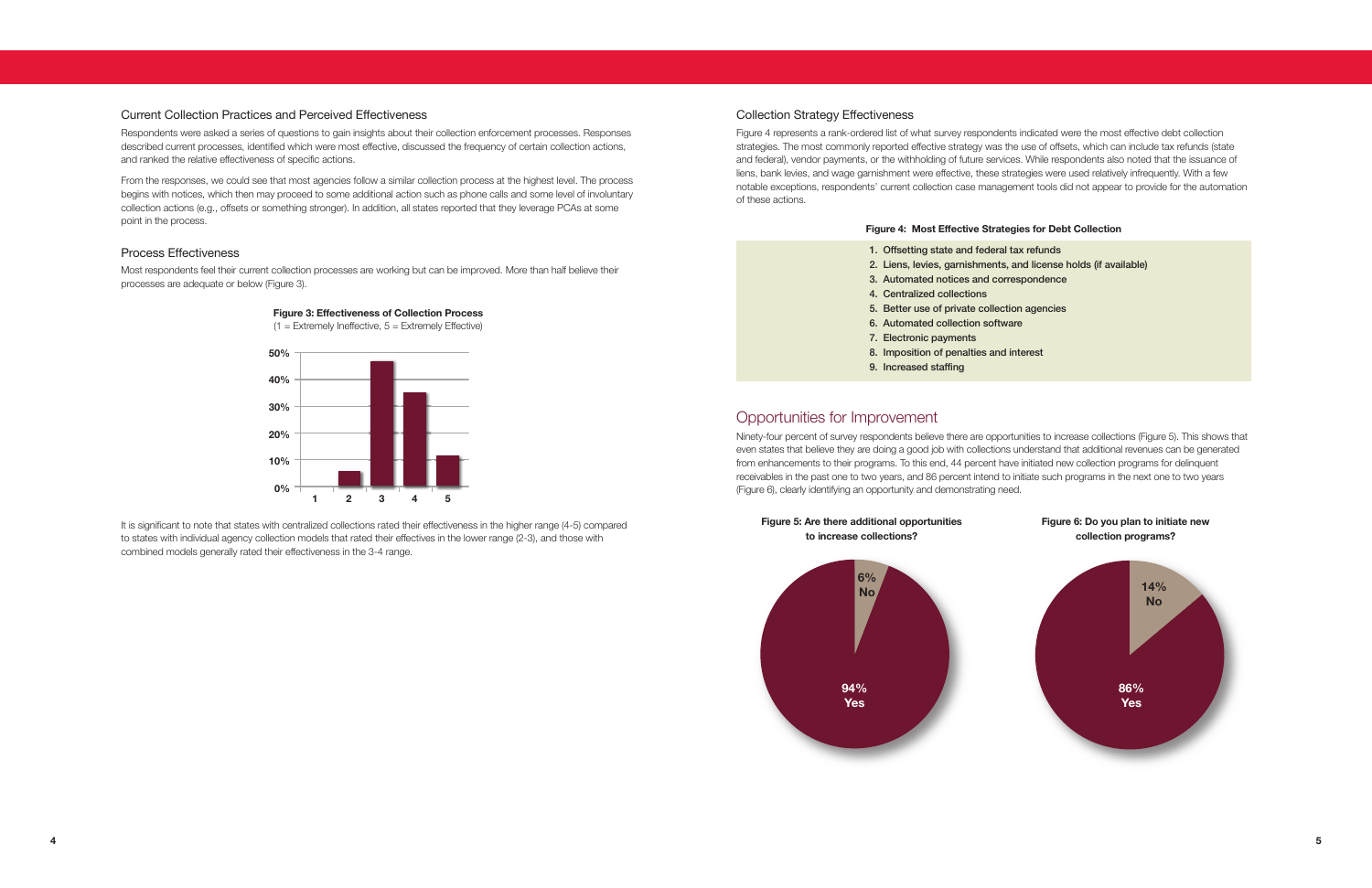



#### Consideration and Use of Centralized Collections

More than one-third of respondents have considered or recently implemented a centralized collections strategy for multiple debt types within a single agency (Figure 8). In our observations, we have seen dramatic improvements where states have pursued this strategy. As such, centralization is a significant and likely opportunity for states over the next few years. Such strategies effectively enable organizations to achieve the critical mass and focus necessary to:

- Justify investments in new technologies for managing delinquencies and automating many collection-related activities
- Enable the gathering of data on addresses, phone numbers, and assets available for involuntary collections in a coordinated manner
- Centralize governance, decision-making, and oversight to manage receivables consistently from the point a fee is determined through its collection or write off
- Eliminate redundant activities and systems
- Consolidate debts and capture critical data in a single location
- Maximize value from private collection agency contracts.

### **Figure 8: Considered or Recently Implemented Centralized Collections**

### Common Constraints

Survey respondents identified a number of significant constraints to improving collection processes and generating increased revenue, including:

- Limitations of legacy applications
- Legislative constraints on authority to collect delinquent debts
- Limited access to third-party data

This list of constraints is very consistent with our observations from multiple operational reviews of government debt collection organizations throughout the country, especially where collections are decentralized. Such constraints are significantly more challenging to overcome when the collection of government debt is spread throughout multiple departments or agencies. This is especially true when an individual agency's primary mission is to provide citizen services, as there is little opportunity to focus limited resources or management time to enhance their collection operation.

- Limited collection resources
- Insufficient accounts receivable data
- Too many manual processes.

#### Planned Improvements

Respondents were asked to describe collection enhancement initiatives that were implemented within the last two years. They were also asked to identify additional new programs they plan to implement in the next one to two years. Figure 7 represents the varied list of initiatives reported:

#### **Figure 7: Reported Collection Improvement Initiatives**

- **• Enhancing statewide reporting of collection program operations**
- **• Enacting additional collection fees**
- **• Establishing online payment capabilities**
- **• Improving capabilities for tracking of statutes of limitations to collection**
- **• Implementing a statewide centralized offset process**
- **• Enacting statewide receivable policies**
- **• Improving vendor offset programs**
- **• Centralizing debt collections**
- **• Better managing of private collection agencies**
- **• Implementing new collection software**
- **• Garnishing state employee wages**
- **• Establishing an enterprise accounts receivable system**
- **• Centralizing monitoring of collection activities and results**
- **• Providing for holds on professional licensing**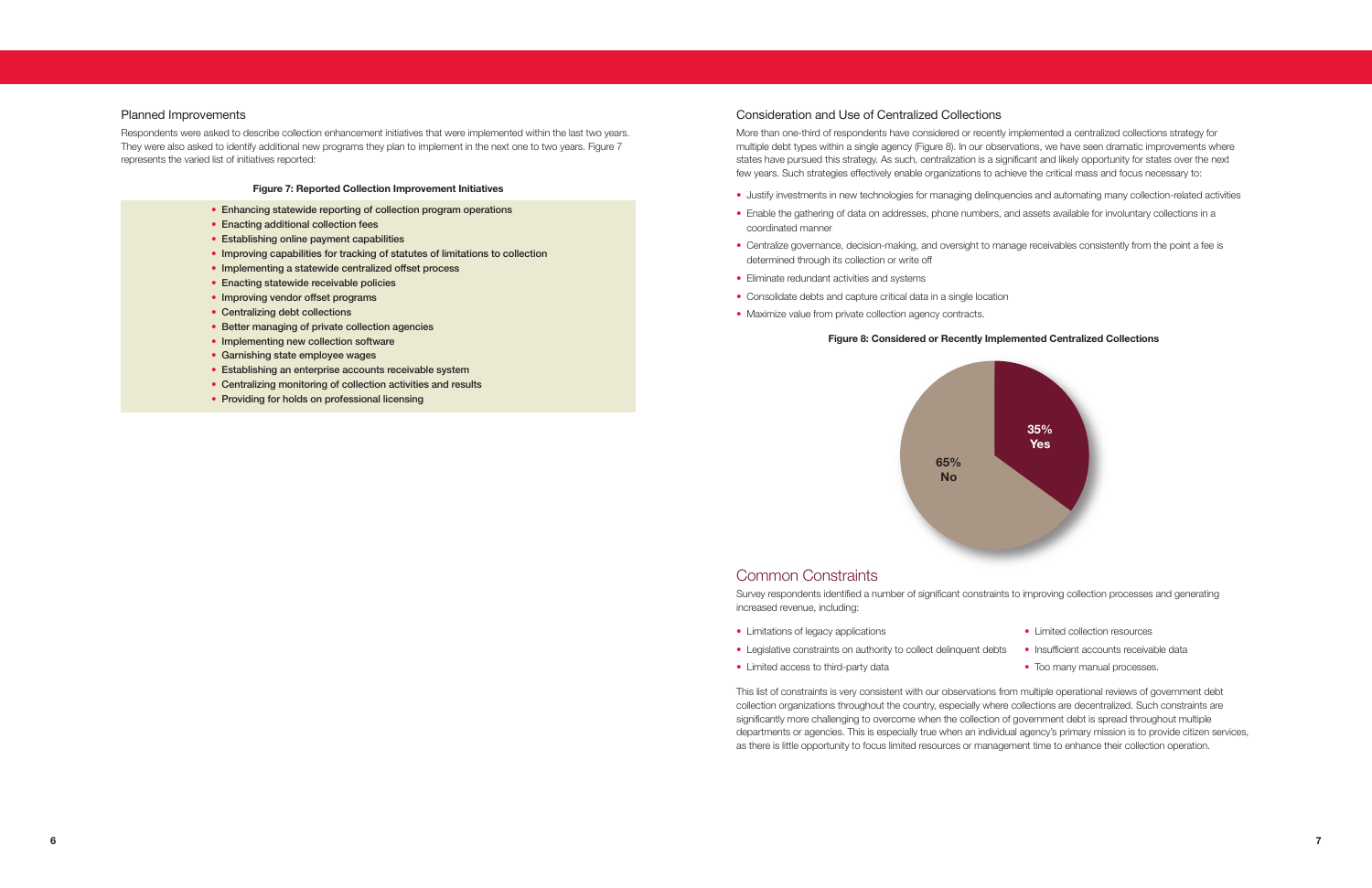## Strategies: Take a Broader View

How will states develop recommendations for improving debt collection? Our survey suggests there is a tendency to consider incremental improvements (e.g. expanding existing programs, increasing use of PCAs, addressing operational problems, etc.) rather than move to a fundamentally different way of doing things.

Embracing this challenge as a broader opportunity to transform existing collections business models can yield substantial rewards. The steps to transformation include:

- 1. Define the State's future vision for managing delinquent debt
- 2. Begin to build a consensus around the future vision
- 3. Develop a roadmap to achieve the vision by defining logical steps
- 4. Build the business case.

### A First Step: Operational Review

Operational reviews conducted by experienced consultants are an extremely effective way to assess current collection processes and accounts receivable levels, and benchmark these findings against a national best practices catalog. Such reviews can help states identify opportunities for improvement and estimate the level and timing of revenue increases. This strategy has been and continues to be leveraged by multiple states.

Typical operational reviews only require a few days to complete. Information gathering sessions are held with collection program staff to gain an understanding of current collection business processes, staffing, and operational effectiveness. Fact gathering is followed by a detailed set of findings and recommendations, including an estimate of expected revenue increases to be generated from existing accounts receivables.

Once the assessment is complete, states can then decide whether to pursue the recommendations. Such reviews also provide the foundation for building a business case for needed investments to improve the effectiveness of collection operations.

## Business Models: Consider Centralization to Achieve Critical Mass

Centralization is more than an organizational strategy: it is a shift in thinking that requires states to view delinquent debt management as a core function of government as opposed to a back-office activity of agencies with other core missions. This shift in focus is the principal enabler to identifying opportunities to improve programs and generate significant new revenues; and, as such, merits serious consideration by all states. Benefits include creating economies of scale for infrastructure and technology improvements, concentrating statewide expertise, eliminating duplicate efforts and tools, developing a consolidated view of statewide debt, and establishing a single, cohesive statewide strategy.

Program improvements typically require investments in enabling technologies (such as case management systems, central data repositories, statewide offset processes, and more) that automate many activities and capture and analyze critical debtor information needed to successfully resolve accounts. Because it is generally not economically viable for individual agencies to make separate investments in such collections technologies, centralizing debt collection from a statewide perspective can create the critical mass necessary to allow the state to truly transform its management of delinquent receivables.

A modern collection case management system provides the necessary collection infrastructure to automatically assign cases to the most cost-effective treatment stream, and provide significant automation for executing those treatments. This allows the State to collect more, collect it faster, and do so at a lower cost. These capabilities include:

- Automated correspondence generation
- Automated gathering of data such as addresses, phone numbers, bank account information and employer information
- Automation of payment agreements (including allowing taxpayers to set up their own agreements over the Internet)
- Automatically managing case inventory based on statistical likelihood to pay.

## Recommendations

A number of examples throughout the country clearly demonstrate the ability to generate additional revenue by increasing the focus on debt collection and adopting proven best practices in managing government debt. Opportunities exist for jurisdictions both large and small. Successful debt management initiatives tend to fall into the following five categories:

## Automating Collections and Modernizing Case Management

Automating collections reduces the cost of collecting revenue from debts and allows staff to be redirected from manual tasks to expand the organization's capacity to resolve additional cases, without hiring more staff. The net effect is a significant increase in overall productivity, and thus revenues collected. Modern collection case management systems also enable management to better prioritize and manage cases, and assign "the right case to the right resource using the right tool at the right time to get the right result." This is what CGI calls the "5R Collection Strategy." For example, when collections are centralized in an Attorney General's office, automation enables the greatest number of cases to be collected by allowing the easier cases to be collected through the automated processes so that attorneys can focus on the hardest-to-collect cases which truly need their high level of skill.

## Centralizing Collections

Centralizing debt collections (either just non-tax collections or all collections) opens the door to increased automation, consistent collections practices, enhanced collections tools, and a greater focus on collecting revenues. These tools and business processes achieve faster and more consistent billing, improve debtor location and correspondence management, and change the public's perception of the State's ability to collect. This results in dramatic increases in collections, along with increases in voluntary compliance which further increase revenue. Examples of successful centralized programs for tax and/or non-tax debt collection include:

- Michigan, which centralizes this function within the Michigan Department of Treasury
- Ohio, which centralizes this function with their Attorney General's Office
- California, which centralizes selected debt types at the Franchise Tax Board
- Colorado, which centralizes this function with their Department of Personnel and Administration.

## Capturing More Data

Some states are using electronic data capture, data integration, data warehouses, and analysis tools to collect and evaluate more data to help craft strategies that resolve more cases. Updated debtor addresses and phone numbers, other entity data, and asset data (such a wage and bank information) can dramatically improve revenues collected and the case closure rates, as well as provide key data to assess the risk of nonpayment.

## Managing PCAs More Effectively

This survey confirms that the use of PCAs is a common practice. However, not all organizations use PCAs in the same way. From negotiating contracts with multiple agencies in competitive environments, we have observed that a significant increase in state collections can be achieved by establishing PCA contracts that require multiple agencies to continually compete for state business through a scorecard approach.

## Alternative Delivery Models

A number of states have begun to explore managed services implementation approaches in which the State maintains oversight for the program, but transfers responsibility for implementation and operation to a private sector provider. The contract requires the vendor to implement and operate the full collections infrastructure on the State's behalf. The State and vendor then develop service level agreements (SLAs) to assure system availability, timely call answering, and other outcomes.

These operations typically require the vendor to make all upfront investment and receive payment solely from increases in revenues that would not otherwise have been collected. This is an important program improvement during these challenging budgetary times as many projects are being deferred due to a lack of revenues. Using this strategy, states have been able to reduce upfront costs, decrease financial risk, spread financial costs over a longer period, and shift costs until after additional revenues are generated, effectively allowing new revenues to pay for the program. Managed services also have increased state access to technology solutions, expertise, and services that are otherwise hard to find and retain in-house at a reasonable price.

## Successful Debt Management Initiatives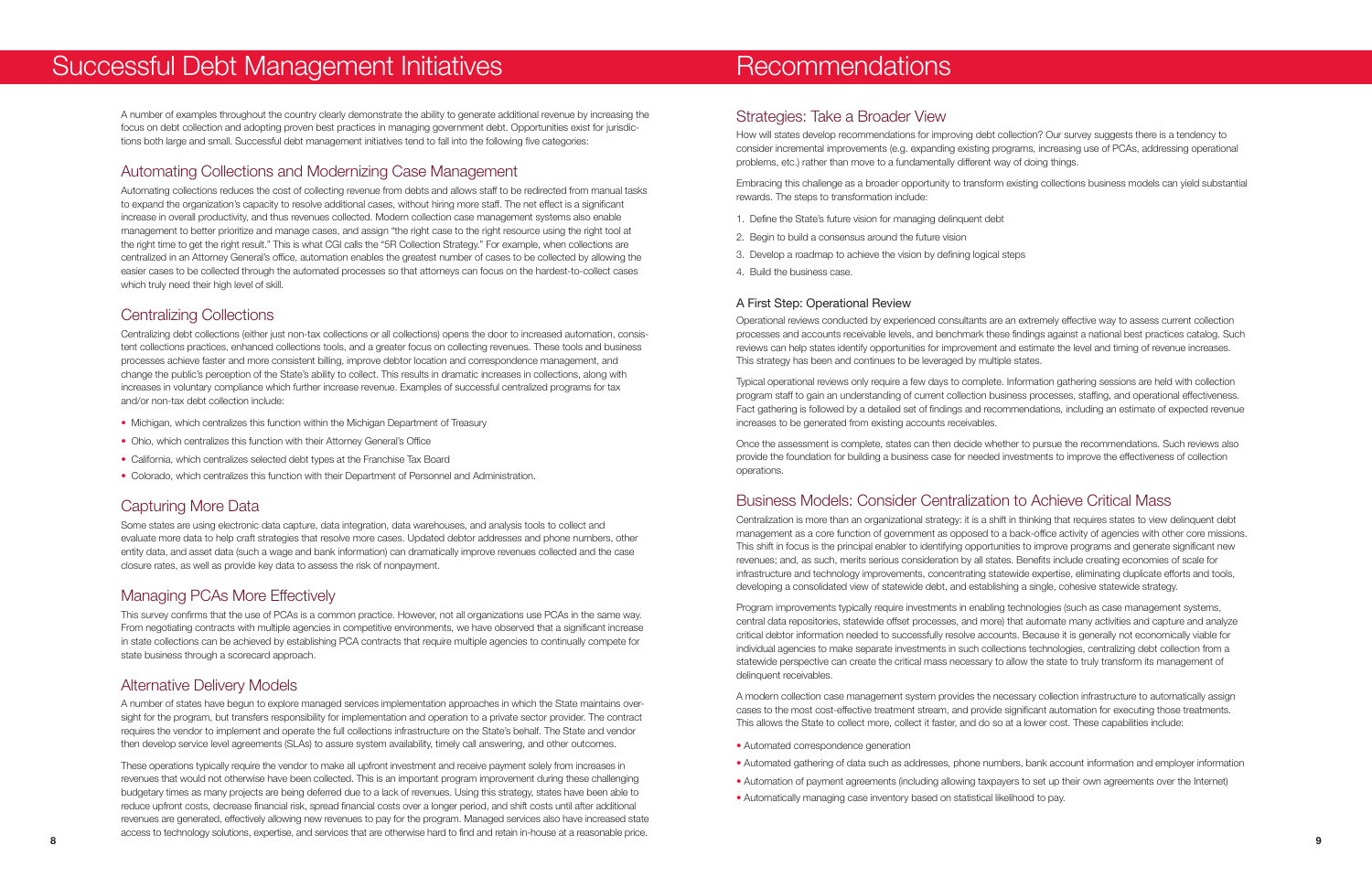The current fiscal crisis has made it clear that government must aggressively explore better ways to create efficiencies and raise revenue to maintain citizen services. While the survey respondents are clearly committed to finding ways to improve the effectiveness of their debt collection activities, their plans do not suggest a clear, distinctive movement toward fundamental change. This is partially due to the fact that individual agencies are limited in their ability to implement significant innovations independently.

The survey also clearly demonstrates recognition by states that significant opportunities remain to bring in additional revenues from improved debt collection strategies and methods. Most respondents are planning to make improvements. If they follow the successes that other states have realized through automation, centralization, and statutory changes allowing for more involuntary collection actions, they can significantly increase revenues to support critical state functions. In addition, through new funding models, they can do so with minimal risk and without any upfront payments.

It has often been said that a crisis is a terrible thing to waste. Government debt collection programs cannot continue to conduct "business as usual" and expect dramtically different results. Significant staff augmentations are cost prohibitive, and their return on investment does not justify such a strategy. However, taking a fundamentally fresh look at how government accounts receivables are managed, and proposing bold new approaches for managing them, will likely be received as a positive change that can help states reduce budget deficits and sustain fiscal fitness.

Taking a fundamentally fresh look at how government accounts receivables are managed, and proposing bold new approaches for managing them, will likely be received as a positive change that can help states reduce budget deficits and sustain fiscal fitness.

## SUMMARY OF RECOMMENDATIONS

- 1. Take a broader view of debt collection strategies
- 2. Consider centralization to achieve critical mass
- 3. Evaluate all technology management options
- 4. Finance improvements with new revenues collected

## **Conclusion**

## Technology Management: Evaluate All Options

Investment in new enabling technologies is essential for realizing opportunities to maximize revenue. However, states must also consider the net budget impact during each fiscal year, as an implementation approach with a negative impact in "year one" may outweigh the positive long-term revenues. Typically, when creating a new function such as a centralized collection center, the state hires employees, buys or leases equipment, and builds or contracts for new systems. As a result, the state-managed and operated model requires significant upfront costs and is not typically driven by outcome measures.

A managed services approach offers the following benefits for enabling collection technology implementations:

- Maximizes return on taxpayer investment over time
- Provides little or preferably zero negative budget impact in each fiscal year
- Minimizes implementation or financial risk to the state
- Minimizes the cost and operational effort to implement and maintain over time
- Shifts upfront cost to the vendor
- Reduces time to implement with the vendor bringing in staff that are already trained
- Provides long-term cost predictability via a fixed price agreement
- Allows the State to license the infrastructure, systems, and automated tools
- Provides Service Level Agreements for the State
- Maintains state control of policy, procedures, and relationships with agencies.

In addition, rather than sending cases exclusively to a PCA, a managed services contract can be structured to: (1) allow the State to collect the easiest cases without paying the typically high PCA commission rates; and (2) allow the State to retain ownership of the infrastructure used to manage the centralized collection services center. This provides the ultimate flexibility where the vendor is utilizing tools that are actually owned by the State. It also allows the State to rebid or take over the operation in the future if desired.

### Funding Approaches: Finance with New Revenues

Finding capital to invest in new technologies, even those with a high ROI, is difficult in tough fiscal times. States should investigate financing new collections solutions with a "benefits-funded approach" that requires no general fund revenues. Contracts can be structured to only pay from a portion of new revenues or a cost recovery fee charged to debtors paying to the centralized debt collection function. California, Michigan, Missouri, and Virginia represent great examples where managed services, benefits-based, or contingency-based contracts have been utilized for government debt collection efforts.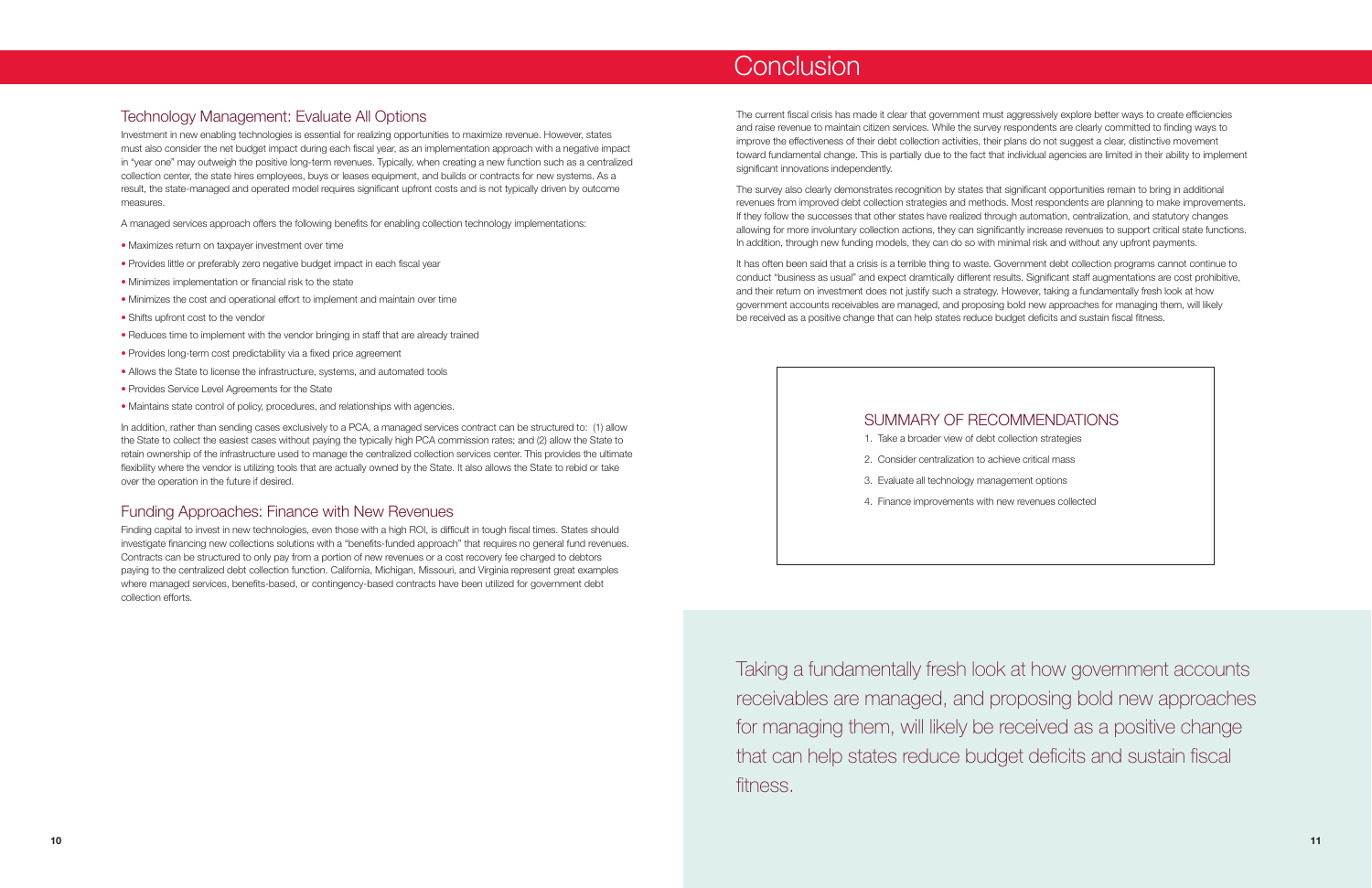|                                       | <b>Extremely</b><br><b>Ineffective</b> | <b>Effective</b> | <b>Extremely</b><br><b>Effective</b> |
|---------------------------------------|----------------------------------------|------------------|--------------------------------------|
| Filing of a lien                      |                                        |                  |                                      |
| Obtaining a judgment                  |                                        |                  |                                      |
| Garnishing wages                      |                                        |                  |                                      |
| Issuing a levy against a bank account |                                        |                  |                                      |
| Offset vendor payments                |                                        |                  |                                      |
| Use a collection agency               |                                        |                  |                                      |
| Revoke drivers license                |                                        |                  |                                      |
| Other                                 |                                        |                  |                                      |

Please list the enforcement process if you selected Other: \_\_\_\_\_\_

#### Debt Enforcement

- 13. Please describe your debt enforcement process and if it varies by debt type or agency:
- actions as they apply to your jurisdiction:

14. If a debtor does not voluntarily respond to billings what actions can you take to enforce collections? Please select

- Offset vendor payments
- Use a collection agency
- Revoke drivers license
- 

| $\Box$ Filing of a lien                      | $\Box$ Offset vendor payment   |
|----------------------------------------------|--------------------------------|
| $\Box$ Obtaining a judgment                  | $\Box$ Use a collection agenc  |
| $\Box$ Garnishing wages                      | $\Box$ Revoke drivers license  |
| $\Box$ Issuing a levy against a bank account | $\Box$ Other (please specify): |

#### 15. Does this vary by debt type and if so how?

16. Please rate how effective your debt enforcement processes have been based on the answers you selected above.

- If yes, please describe the new programs: \_\_\_\_\_\_
- 22. Do you intend to initiate new collection programs for delinquent receivables in the next one to two years? ❑ Yes ❑ No

If yes, please describe the new programs:  $\Box$ 

23. Please describe how your jurisdiction plans to benefit from those programs:

17. Approximately how often do you take an involuntary collection action to obtain payment on a past due debt and does

it vary by debt type or agency?

#### Improvement Programs

- 18. Have you initiated new collection programs for delinquent receivables in the past one to two years? ❑ Yes ❑ No
- 19. Please describe the program improvements you have recently initiated in the past one to two years:
- 20. Please describe how your jurisdiction has benefited to date from those programs:
- are managed?

21. Do you believe there are additional new opportunities to significantly improve the effectiveness of how your receivables

❑ Yes ❑ No

## Appendix

## Questions for NASACT-CGI Debt Collection Survey

#### Collection Process

- 1. Please indicate how your organization or your state manages the collection of delinquent government debt:
- □ Individual agencies are responsible for the collection of their own debts
- ❑ A centralized government-run debt collection function is utilized
- ❑ Private collection agencies are utilized as the primary means of collecting delinquent government debt
- □ A combination of several models (please explain below)
- ❑ Other/Not Applicable (please specify) or Combination
- 2. How effective do you rate your collection process?  $(1 = Extremely Ineffective, 5 = Extremely Effective)$ Please describe the most and least effective aspects of your process:
- 3. If the above options do not adequately describe the process used to manage the collection of your receivables please provide a brief description. For example, your jurisdiction may use a combination of several options to manage collections or a completely unique model:
- 4. Which of the following measures do you use to determine the effectiveness of your collection program?
- ❑ Dollars collected in relationship to the amount available to collect
- ❑ Overall return on investment of collection program activities
- ❑ Planned vs. actual collections
- ❑ The size of delinquent receivables over time
- ❑ Transactional cost to resolve a case
- ❑ Other (please specify)
- 5. Please provide, if available, the following information about your accounts receivable. Can you provide historical information covering the last two or three years?
- Current Receivable Balances:
- Amount Collected Per Year:
- If the information is available by debt type or agency, please provide it:
- 6. What are the most effective techniques used to collect debts in your organization?
- 7. What are the key limitations of your current statutes preventing you from collecting more debts?
- 8. Have you made changes recently that have increased your collections, and if so what are they?
- 9. What are the limitations of your current technology platform?

#### Centralized Debt Collection

10. Has your organization thought about or recently implemented a centralized debt collection function?

❑ Yes ❑ No

- 11. If yes, please describe the pros and cons you have experienced. If no, are you considering a centralized debt collection function, and if so why or why not?
- 12. If your jurisdiction has a centralized debt collection function please describe your experience to date and provide some details on its size, scope and operations. For example, improvements in the management of receivables, the size of receivables, annual collections, and number of staff involved: